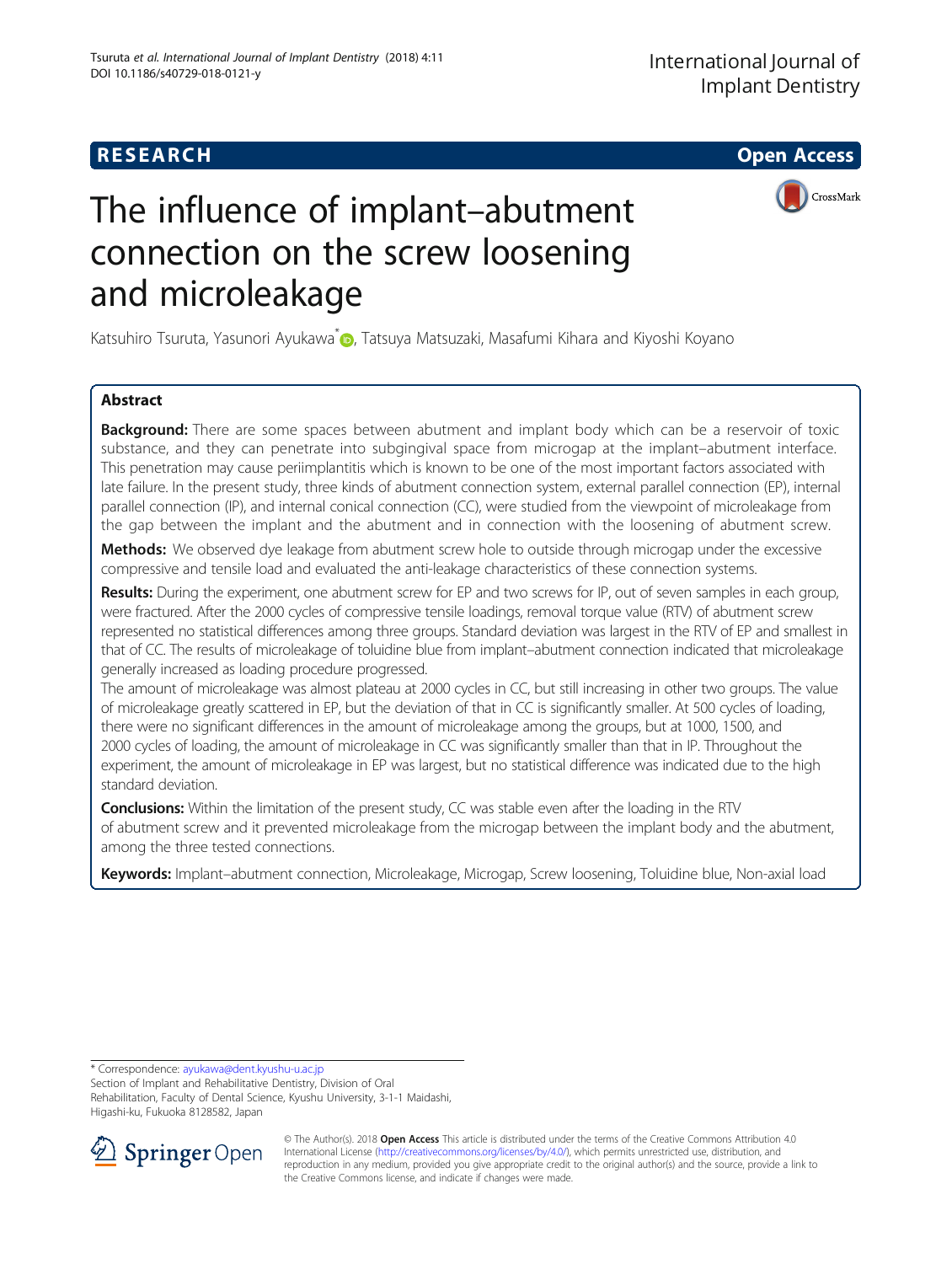<span id="page-1-0"></span>

#### Background

Although promising outcome of implant therapy has been reported, periimplantitis which is known to be one of the most important factors associated with late failure [[1\]](#page-5-0) is a serious complication and expected to overcome to obtain successful outcome. It is known that there are some spaces between abutment and implant body which can be a reservoir of microorganisms and other toxic substance [\[2](#page-5-0)], and they can penetrate into subgingival space from microgap located at the implant–abutment interface. This is believed to impact to periimplant inflammation [\[3](#page-5-0)]. Thus, many kinds of implant–abutment

connection have been proposed to minimize the microgap  $[4]$  $[4]$ .

Implant–abutment connection can be divided into three types, external parallel connection (EP), internal parallel connection (IP), and conical connection which has the friction between the implant and the abutment (CC). Nobel Biocare has implant systems with these three kinds of implant–abutment connections, and these connection systems are popular even in other manufacturers and they also employ one or some of these connection systems. These systems have a lot of pros and cons and should be selected depending on the dentists' demand.

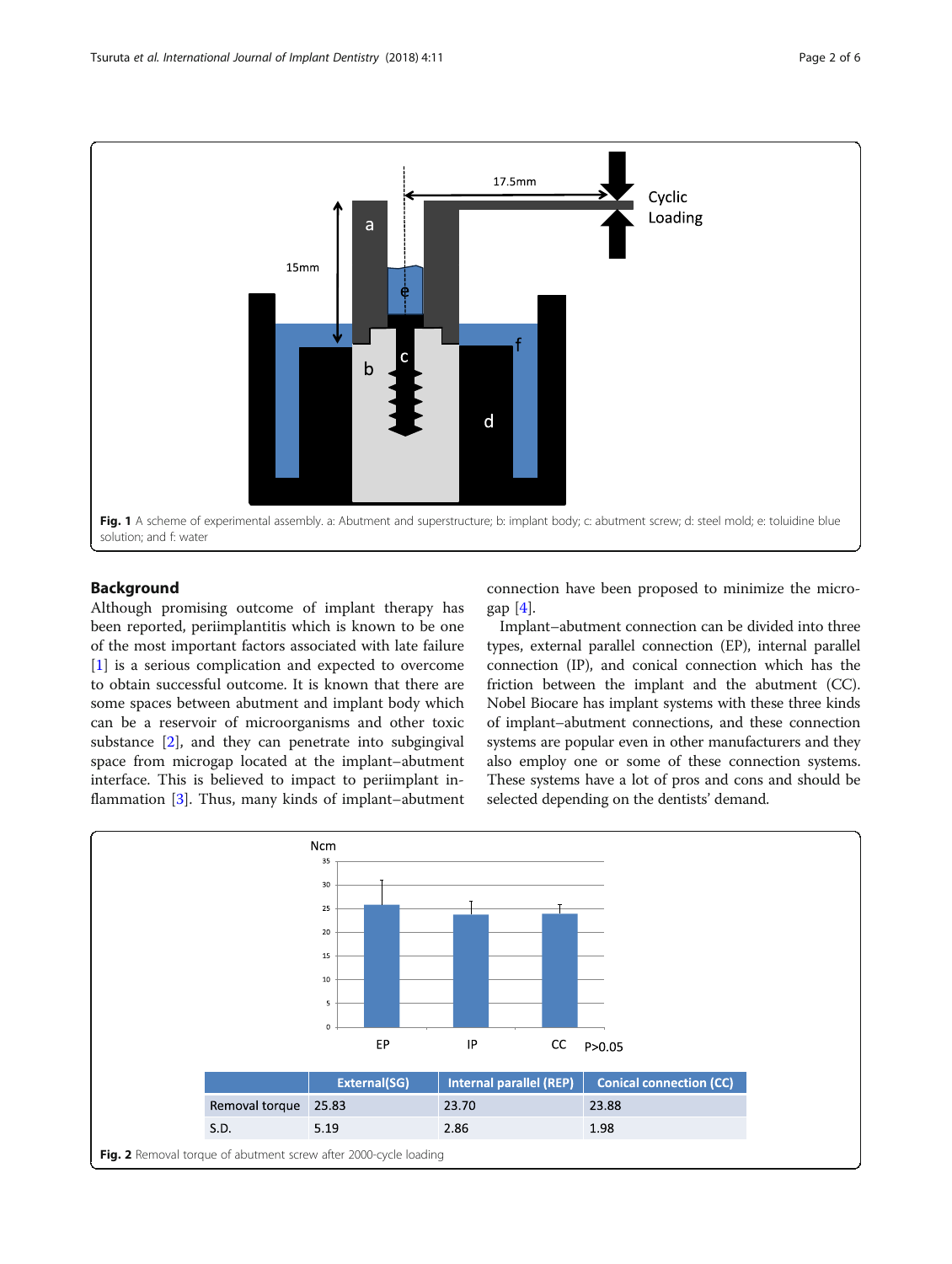<span id="page-2-0"></span>

In the present study, we would like to consider these three kinds of connection system from the point of view of microleakage from the gap between the implant and the abutment and in connection with the loosening of abutment screw. We herewith performed the investigation of dye leakage from abutment screw hole to outside through microgap under the excessive cyclic load applied to cantilever superstructure. Cantilever model could simulate non-axial offset loading applied to implant–abutment complex, and toluidine blue solution was used to measure the extravasation from the gap at the implant– abutment interface.

#### Methods

Three kinds of Nobel Biocare implants were employed in the present study, namely, Nobel SpeedyGroovy WP  $5.0 \times 15$  mm (EP), Nobel Replace WP  $5.0 \times 15$  mm (IP), and Nobel Parallel CC RP  $5.0 \times 15$  mm (CC) ( $n = 7$  each) (Nobel Biocare, Kloten, Switzerland). Implant–abutment connections are external, internal parallel, and internal and conical connection, respectively. Implant was embedded into steel mold and fixed with epoxy resin (Araldite®, Nichiban, Tokyo, Japan). A superstructure with cantilever (height 15 mm; length 20 mm from the center of access hole) was fabricated using Au–Pt alloy (Degudent LTG, Degudent, Hanau-Wolfgang, Germany) and fixed with abutment screw with fastening torque

recommended by the manufacturer (35 Ncm), using torque wrench (Nobel Biocare). Five hundred microliter of water was poured into steel mold, the surface of water located, to small extent, superior to microgap. Then, 50 μl of 0.05% toluidine blue solution was poured at the access hole (Fig. [1\)](#page-1-0).

This assembly was set in a universal test machine (Autograph AS-1S, Shimadzu, Kyoto, Japan), and load was applied to the cantilever, at 17.5 mm distance from the center of access hole.

As one cycle, one compressive and tensile loads (10 N each) was applied per 1 s and 2000 cycles of loading was done. Before starting load application and every 100 cycles, 100 μl solutions were collected from pool and absorbance at 627 nm was measured using a spectrophotometer (Biospec-mini, Shimadzu). Every 500 cycles, the amount of microleakage was statistically compared using Student t test with Bonferroni correction for multiple comparisons. After the completion of 2000-cycle loading, removal torque value (RTV) of abutment screw was measured.

#### Results

During the experiment, one (EP) and two (IP) abutment screws out of seven samples were fractured. In this case, abutment screw was changed to new one and experimental procedure was re-run.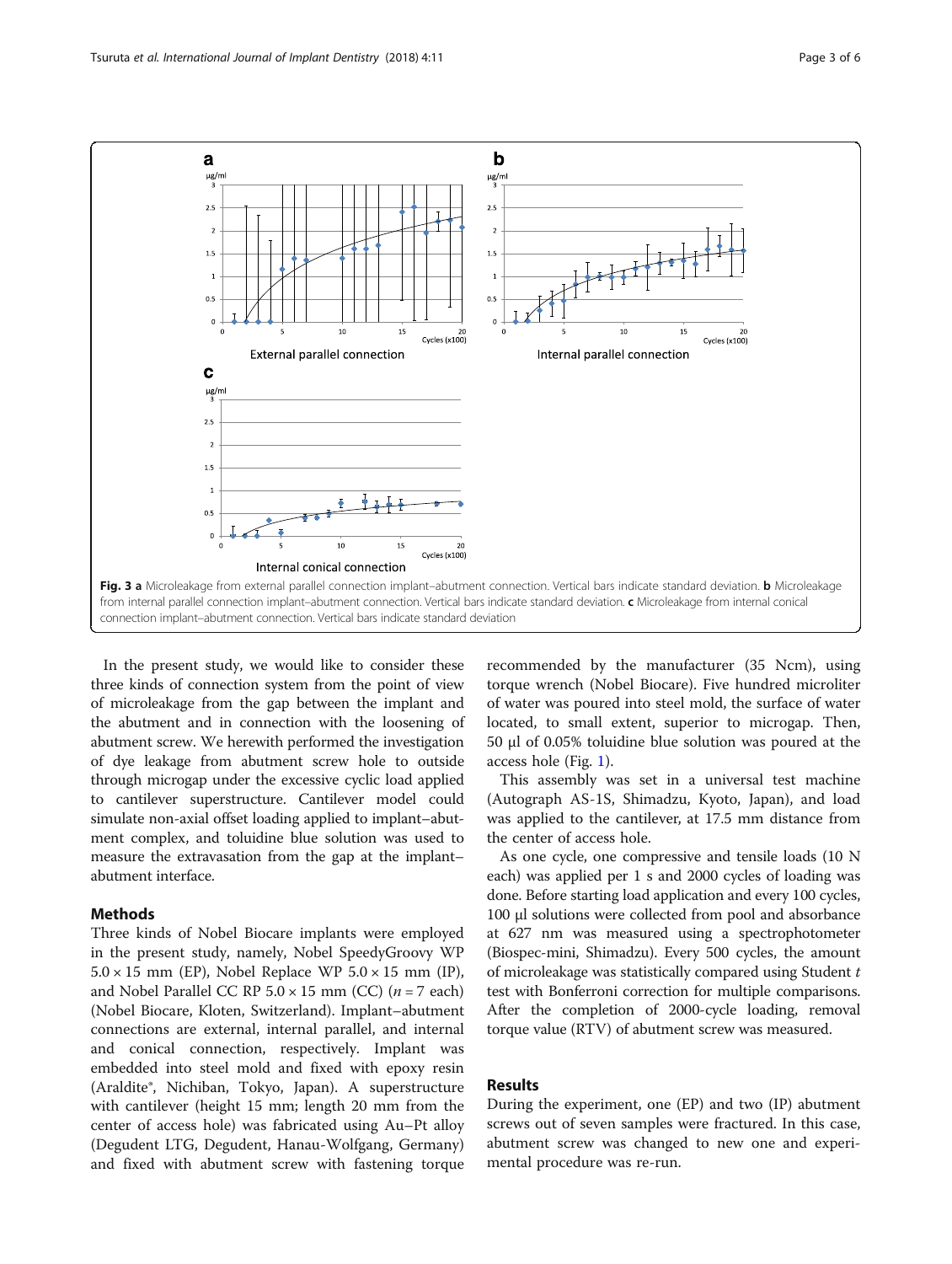

#### RTV of abutment screw after 2000-cycle loading

After the 2000 cycles of compressive tensile loadings, RTV of abutment screw was measured. There were no statistical differences in the RTV among three groups. Standard deviation was largest in the RTV of EP and smallest in that of CC (Fig. [2](#page-1-0)).

### Microleakage of toluidine blue from implant–abutment connection

All groups indicated that microleakage generally increased as loading procedure progressed (Fig. [3\)](#page-2-0) and logarithmic trendline could be drawn, with  $R^2$  values of 0.854 in EP, 0.924 in IP, and 0.847 in CC. The amount of microleakage was almost plateau at 2000 cycles in CC group (Fig. [3](#page-2-0)c), but still increasing in other two groups (Fig. [3](#page-2-0)a, b). The value of microleakage greatly scattered in EP groups (Fig. [3a](#page-2-0)), but the deviation of that in CC group is significantly smaller (Fig. [3c](#page-2-0)).

At 500 cycles of loading, there were no significant differences in the amount of microleakage among the groups (Fig. 4a), But at 1000, 1500, and 2000 cycles of loading, the amount of microleakage in CC group was significantly smaller than that in IP group (Fig. 4b–d). There were no statistical differences between EP and other groups in every measurement (Fig. 4).

#### **Discussion**

In the present study, cyclic tensile and compressive loading were applied to cantilever superstructure. In the clinical situation, both compressive and tensile force was exerted to implant-supported prosthesis, but no previous study has discussed the microleakage using model study under this situation. In case of conical connection, compressive force may have promoted a higher penetration of the abutments into implant body, which may eliminate microgap  $[5]$  $[5]$ . But in the clinical situation, tensile force may also be applied to abutment–implant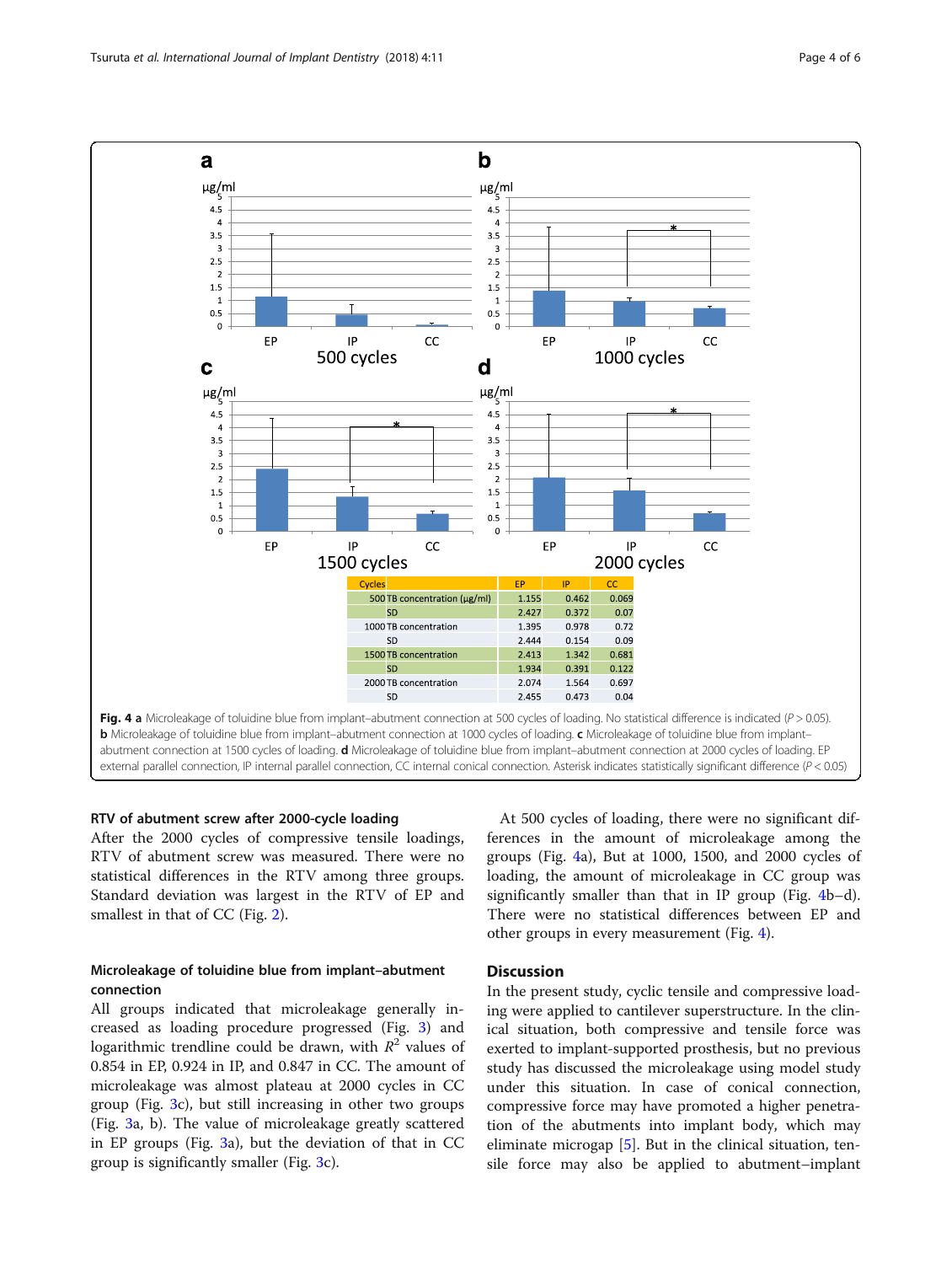interface as indicated above; the model employed in the present study may be pertinent.

Some previous model studies which measured the extent of microleakage from implant–abutment interface employed microorganisms [\[6](#page-5-0)–[9](#page-5-0)]. These studies focused on bacteria itself using visible solution cloudiness test [[6\]](#page-5-0), scanning electron microscopy [\[7](#page-5-0)], bacteria viability test [\[8](#page-5-0)], or checkerboard DNA–DNA hybridization method [[9\]](#page-5-0) and did not mentioned about the bacterial toxin. Toluidine blue employed in the present study can easily be measured using absorptiometry and it was reported to be similar to bacterial toxins in its molecular size [\[5](#page-5-0)]. In addition, trend in microleakage was reportedly similar between bacterial leakage model and dye leakage model [[10\]](#page-5-0).

In the present study, removal toque of abutment screw after the cyclic loading showed no statistically significant difference among the groups. Generally, conical abutment is believed to be better in fit and stability than non-conical connection [\[11\]](#page-5-0). One possibility of this discrepancy may be due to the deformation of abutment screw. Actually, implant–abutment connection after the removal of abutment screw was still tight in CC group, but they were easily divided in other two groups. This may indicate that implant–abutment connection in CC group was almost sound and intact after the loading. In contrast, in EP and IP groups, abutment screw may be deformed which lead to the increase of RTV of abutment screw. The fracture of abutment screws in EP and IP groups may support this speculation. In addition, axial force is strongly affected by the interfacial friction coefficient [[12\]](#page-5-0). In the present study, interfacial friction was supposed to be largest in CC group because the contact area between implant body and abutment was smallest in EP group and both EP and IP groups had parallel walls at the interface with gaps and voids [[13](#page-5-0), [14\]](#page-5-0). This may be one reason for the larger standard deviation of RTV in both EP and IP groups.

In the present study, chronological increase of the amount of microleakage was observed in all three groups. This is in consistent with previous studies [\[5](#page-5-0), [13](#page-5-0), [15,](#page-5-0) [16\]](#page-5-0). Sigmoid curves of microleakage in all groups meant that the amount of leakage was large at the early stage of loading. This was in agreement with previous reports. Harder et al. reported that bacterial toxin leak occurred within 5 min of incubation using in vitro experimental model study, even without application of loading [[15,](#page-5-0) [16](#page-5-0)].

The comparison of microleakage among the groups at every 500-cycle load indicated that there were no significant differences among the groups at 500-cycle loading but were statistically significant differences in those between IP and CC groups. The reason for microleakage in EP group having no significant differences indicated

between EP and IP or CC groups may be due to the largeness of standard deviation in the value of EP group.

The limitation of the present study was the number of samples. We believed the sample number (seven in each group) was sufficient to obtain the trends of microleakage, but it may be better to investigate using large number of samples to analyze the nature of microleakage at the implant–abutment interface in detail. Another limitation was that the fastening torque applied to screw was not necessarily accurate. To mimic clinical situation, we used dedicated beam-type toque wrench delivered from manufacturer. According to the previous studies, the wrench of Nobel Biocare only reportedly demonstrated the target torque value falling within the 95% confidence interval for the true population mean among four kinds of wrenches [[17](#page-5-0)]. In addition, significantly lower deviations of torque values for beam-type wrenches were reported than for coil and toggle-style wrenches [[18](#page-5-0)]. But toque wrench still has an inaccuracy because the scale printed on the wrench is not fine and it seems to be inappropriate to apply precise torque value. In the present study, we used new torque wrench, but in the clinical settings, variability of toque value may expand because torque wrench is repeatedly used, with sterilization procedure, which decrease the accuracy [\[19\]](#page-5-0).

#### Conclusions

Within the limitation of the present study, after the offset cyclic tensile and compressive loading, the amount of microleakage from implant–abutment interface was smaller in conical connection than in internal parallel connection.

#### Funding

The experiment was done by self-funding.

#### Authors' contributions

YA contributed to the establishment of the concept of this work, data acquisition and analysis, drafting the paper, and final approval of the work. KT contributed to the establishment of the concept of this work, data acquisition and analysis, drafting the paper, and final approval of the work. TM contributed to the data acquisition and analysis, drafting the paper, and final approval of the work. MK contributed to the data acquisition and analysis, drafting the paper, and final approval of the work. KK contributed to the data acquisition and analysis, drafting the paper, and final approval of the work.

#### Ethics approval

The present study was not required ethical approval.

#### Competing interests

Katsuhiro Tsuruta, Yasunori Ayukawa, Tatsuya Matsuzaki, Masafumi Kihara, and Kiyoshi Koyano declare that they have no competing interests.

#### Publisher's Note

Springer Nature remains neutral with regard to jurisdictional claims in published maps and institutional affiliations.